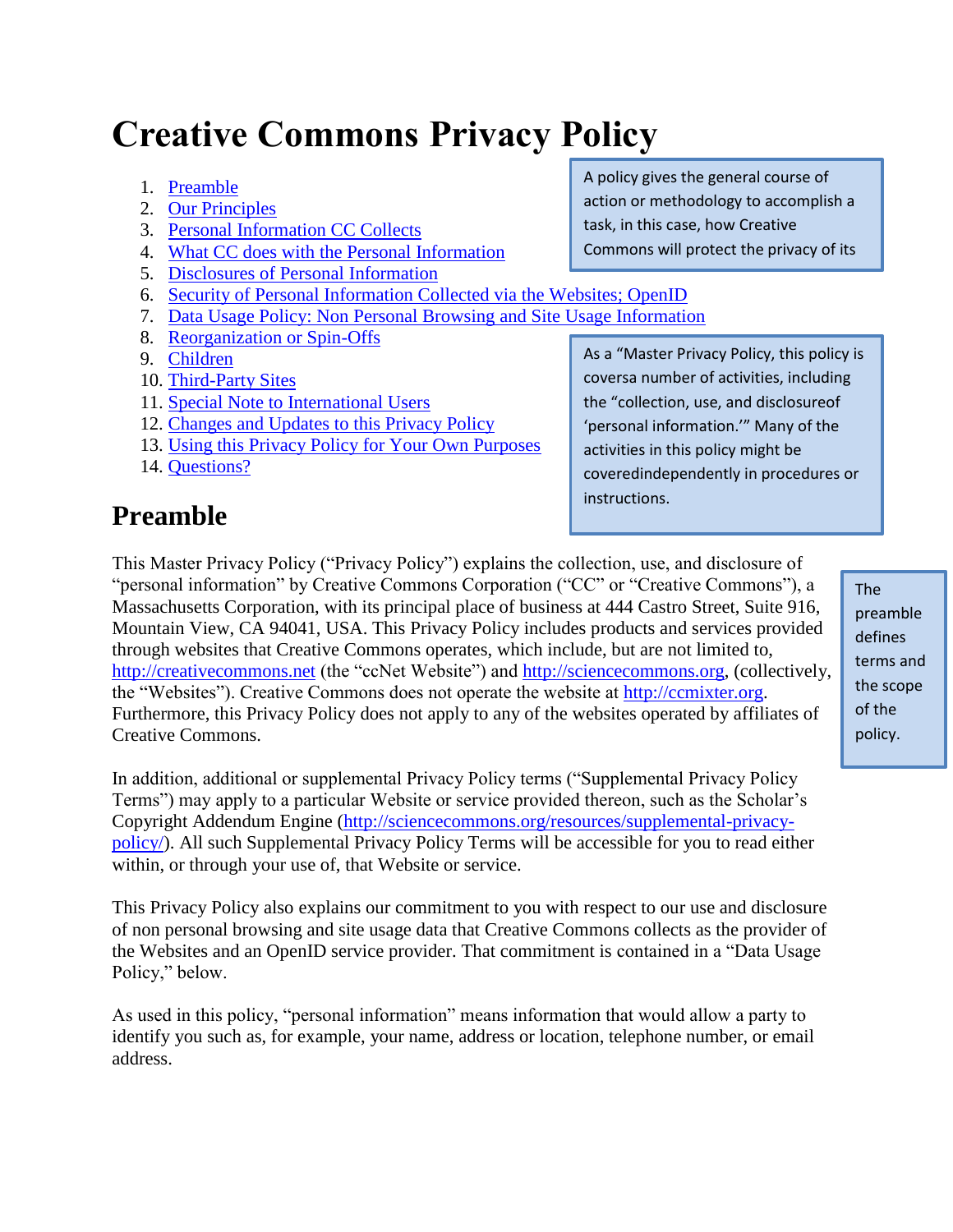By accessing the Websites or using Creative Commons as your OpenID service provider, you are accepting and agreeing to the practices described in this Privacy Policy.

#### [back to top](http://creativecommons.org/privacy)

## **Our Principles**

A policy might include a statement of the organization's philosophy, which in turn will govern procedures and instructions.

Creative Commons is committed to handling responsibly the information and data we collect about you through our Websites, whether personal information or non personal browsing and site usage data. We have designed our Privacy Policy and our Data Usage Policy consistent with the following principles (the "Principles"):

1. Privacy policies and data collection and use policies should be human readable, comprehensive, and easy to locate;

Only the minimum amount of information reasonably necessary to provide you with services should be collected and maintained, and only for so long as reasonably needed or required;

- 2. Information you provide through our Websites, or that we gather as a result of your use of our Websites or OpenID services, should not be used for marketing or advertising purposes, nor should it be provided voluntarily (without your permission) to anyone else unless required; and
- 3. If Creative Commons is required to provide a third party with your personal information (whether by subpoena or otherwise), then provided we have collected and retained an email address for you, Creative Commons will use reasonable means to notify you promptly of that event, unless prohibited by law or CC is otherwise advised not to notify you on the advice of legal counsel.

#### [back to top](http://creativecommons.org/privacy)

### **Personal Information CC Collects**

How would you turn this section into instructions? Would these instructions be for the employees of Creative Commons or the users?

We may collect personal information at several places on the Websites, including without limitation:

- in connection with your selection of one of our licenses or legal tools including, without limitation, CCO, or the Public Domain Mark;
- when you provide us with your personal information such as by sending an email to us or signing up to receive updates from Creative Commons;
- when you subscribe to one of our email discussion lists or register to establish a user account on any of our Websites or the Creative Commons Wiki (located at [http://wiki.creativecommons.org\)](http://wiki.creativecommons.org/);
- when you donate money to us or purchase merchandise;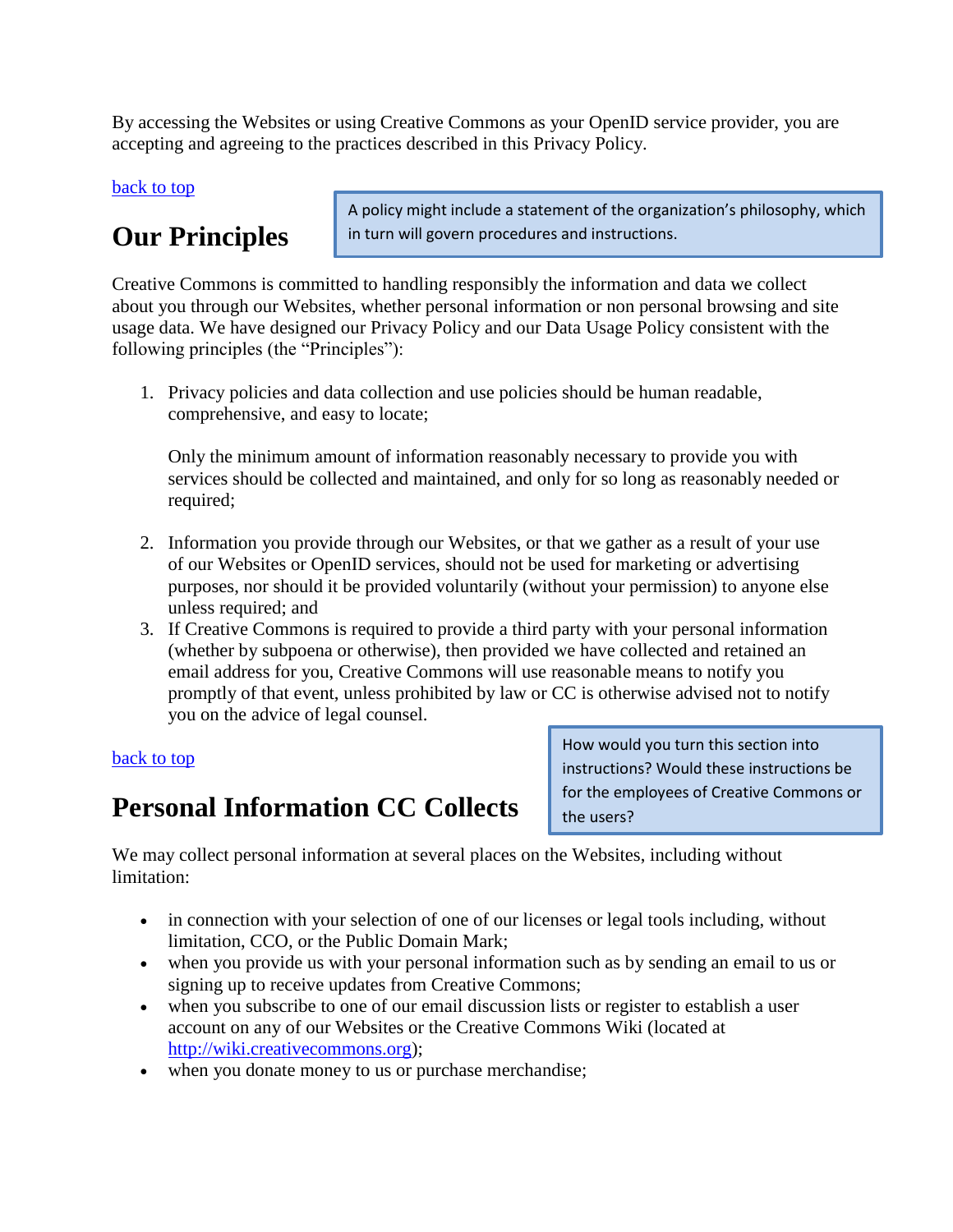- when you join the Creative Commons network through our ccNet Website, and when you thereafter create/edit your profile page, identify your content, share your story, and/or establish a Creative Commons OpenID; and
- when you provide personal information in connection with your participation in any of the forums we make available to that community.

#### [back to top](http://creativecommons.org/privacy)

### **What CC does with Personal Information**

How would you turn this section into procedures? Who would use those procedures on a day to day basis?

**License/Tool Selection.** We use the personal information you provide to us as part of your selection of one of our licenses/tools to provide you the RDF, html, and the Uniform Resource Locator that correspond to the license/tool you selected. Some older versions of the license chooser enable Creative Commons to send you this information via email. In those cases, your email address is expunged after this email has been successfully sent. We may use all of this information to maintain license usage data.

**Emails and Newsletters.** We use the personal information you provide to us when you send us emails or sign up to receive updates from Creative Commons in order to respond to your request – for example, to reply to your email or to send you communications about Creative Commons news and campaigns.

When you subscribe to updates from us, your email address is sent to and stored in a CiviCRM database hosted on Creative Commons' servers that can only be accessed by Creative Commons staff and contractors. When you subscribe to one of our email discussion lists, your name and email address is sent to and stored by (1) ibiblio.org [\(http://www.ibiblio.org/\)](http://www.ibiblio.org/), a collaboration between the Center for the Public Domain [\(http://www.centerforthepublicdomain.org/\)](http://www.centerforthepublicdomain.org/) and the University of North Carolina – Chapel Hill [\(http://www.unc.edu/\)](http://www.unc.edu/), (2) Creative Commons, or (3) another service with which Creative Commons has engaged to provide email support. Personal information submitted as part of our email discussion lists is used for the purpose of managing the discussion lists. Your name and email address will typically be visible to other list participants when you correspond on the list and to the general public in the discussion archives. All emails sent to the discussions lists are publicly archived.

**Donations.** When you donate money to us or purchase merchandise vi information about how the policy will personal information will be handled depending on which option you

Each of these sections gives detailed apply to specific cases.

- 1. If you purchase merchandise from the Creative Commons store [\(http://store.creativecommons.org/\)](http://store.creativecommons.org/), your personal information will be used for the purpose of sending you the items you purchased. If you sign up to receive updates from Creative Commons when you check out from the store, we will use your personal information to send you communications about Creative Commons news and campaigns.
- 2. You may donate money to Creative Commons directly or through a variety of on-line payment sites, including PayPal, JustGive.org, Good Search, Network for Good, and Mission Fish, among others. When you use any of those websites and services to donate to CC, your personal information is sent to, handled by and stored by those websites in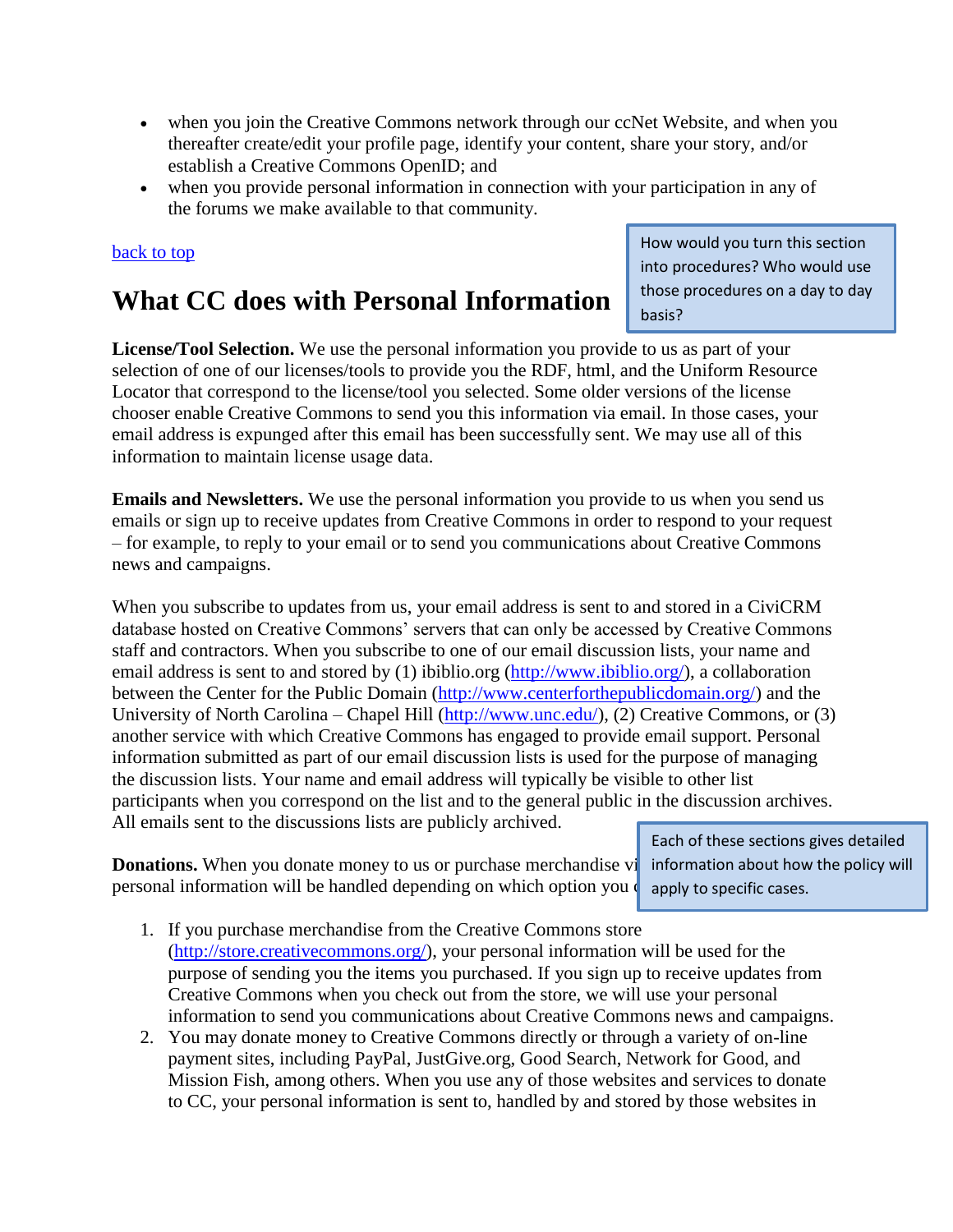accordance with their respective privacy policies and terms of use. You should read and understand the privacy policy and terms of use of any website you use to donate to Creative Commons. When you donate money to Creative Commons directly, we use your personal information to process your donation. When you donate money as part of one of CC's fundraising campaigns, your name will be published on our "supporters page" unless you request otherwise. If you sign up to receive updates from Creative Commons when you provide your donation, we will use your personal information to send you communications about Creative Commons news and campaigns.

**ccNet Website.** When you join our network you provide personal information to create your account and establish a password and profile, and to create an OpenID. We use that personal information to establish and maintain your accounts, provide you with the features we provide for account holders, to act as your OpenID service provider, and for the purpose of contacting you about upcoming news and events relevant to Creative Commons.

By joining the Creative Commons network, you are also given a public profile page where you can voluntarily post personal information for public viewing. The information that you submit on your public profile page, including but not limited to information you provide in the field "Your CC Story" and any photograph or image of yourself you upload, is posted by you at your discretion (although subject to ccNet's Master Terms of Use). The information you publish on your public profile page, including your personal information, may be used by anyone who views that information for any lawful purpose, with the exception of the text you insert in the "Your CC Story" field and any photograph or image of yourself that you upload, which if you choose to provide in either case must be licensed under and becomes subject to the terms and conditions of the Creative Commons Attribution 3.0 Unported license, as stated on the Edit Profile page. CC may use the personal and non personal browsing information you provide in your public profile, including the text in the "Your CC Story" field (subject to the terms of that license), to promote the mission of Creative Commons and the ccNet Website.

**Participating in Our Community: Registered Users.** When you register to obtain a user account on any of the Websites (any such person, a "Registered User"), including but not limited to the Creative Commons Wiki (located at [http://wiki.creativecommons.org\)](http://wiki.creativecommons.org/) you may be asked to provide personal information to create your account and establish a password and profile. Though the first and last name fields are required, providing your legal name and/or email address is optional. If you do provide your email address, it will allow us to send you your password if you should forget it. We encourage you to use an alias or nickname if you are not comfortable providing your legal name. If you voluntarily provide your legal name in connection with any content you submit to any Website, your name may be associated with the content you contributed (such as when you edit a Wiki page). We will also use that personal information to establish and maintain your membership and provide you with the features we provide for

Registered Users.

The policy will apply to different users in different ways.

Any other personal information that we may collect which is not described specifically in this Privacy Policy will only be collected and used in accordance with the Principles.

[back to top](http://creativecommons.org/privacy)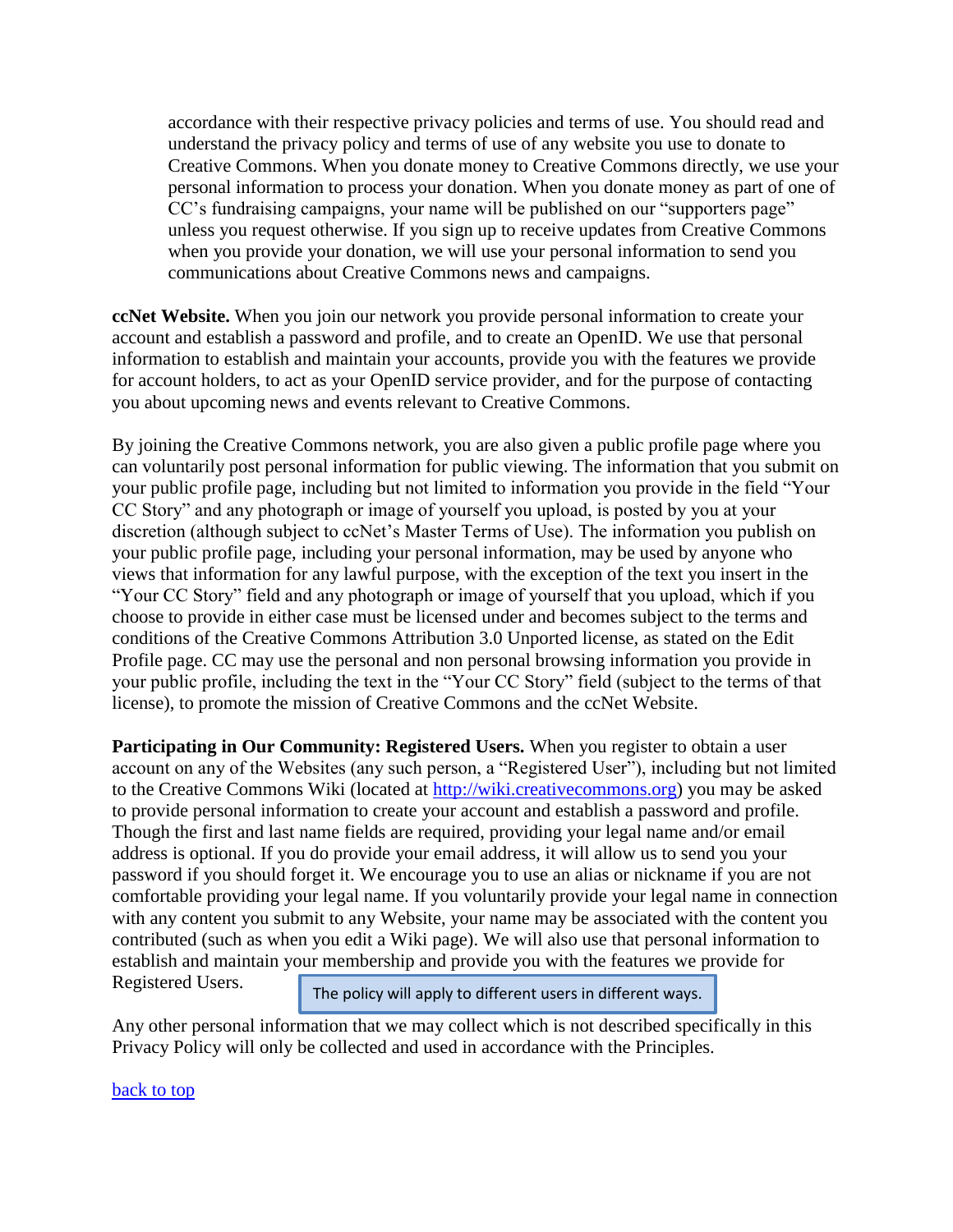This section explains the circumstance under which Creative Commons will share personal information.

### **Disclosures of Personal Information**

In general, it is not Creative Commons' practice to disclose personal information to third parties. We may share personal information in two instances:

First, Creative Commons may share personal information with our contractors and service providers in order to maintain, enhance, or add to the functionality of the Websites or the OpenID service.

Second, we may disclose your personal information to third parties in a good faith belief that such disclosure is reasonably necessary to (a) take action regarding suspected illegal activities; (b) enforce or apply our Master Terms of Use and Privacy Policy; (c) comply with legal process, such as a search warrant, subpoena, statute, or court order; or (d) protect our rights, reputation, and property, or that of our users, affiliates, or the public.

If Creative Commons is required to provide a third party with your personal information (whether by subpoena or otherwise), then provided we have collected and retained an email address for you, Creative Commons will use reasonable means to notify you promptly of that event, unless prohibited by law or CC is otherwise advised not to notify you on the advice of legal counsel.

#### [back to top](http://creativecommons.org/privacy)

### **Security of Personal Information Collected via the Websites; Open ID**

Creative Commons has implemented reasonable measures to protect against unauthorized access to and unlawful interception or processing of personal information that Creative Commons stores and controls. However, no website can fully eliminate security risks. Third parties may circumvent our security measures to unlawfully intercept or access transmissions or private communications. We will post a reasonably prominent notice to the Websites if any such security breach occurs.

OpenID, including Creative Commons OpenID services, has security risks in addition to those described above. Among other things, OpenID is vulnerable to DNS attacks, and using OpenID may increase the risk of phishing. See [About OpenID](https://creativecommons.net/h/openid/) for more information about the types and levels of risks associated with OpenID.

#### [back to top](http://creativecommons.org/privacy)

### **Data Usage Policy: Non Personal Browsing and Site Usage Information**

The Data Usage Policy is included in the privacy policy. Much of the information in this policy is designed to establish the scope of legal responsibility. How would you convert the Data Usage Policy to as set of procedures or instructions?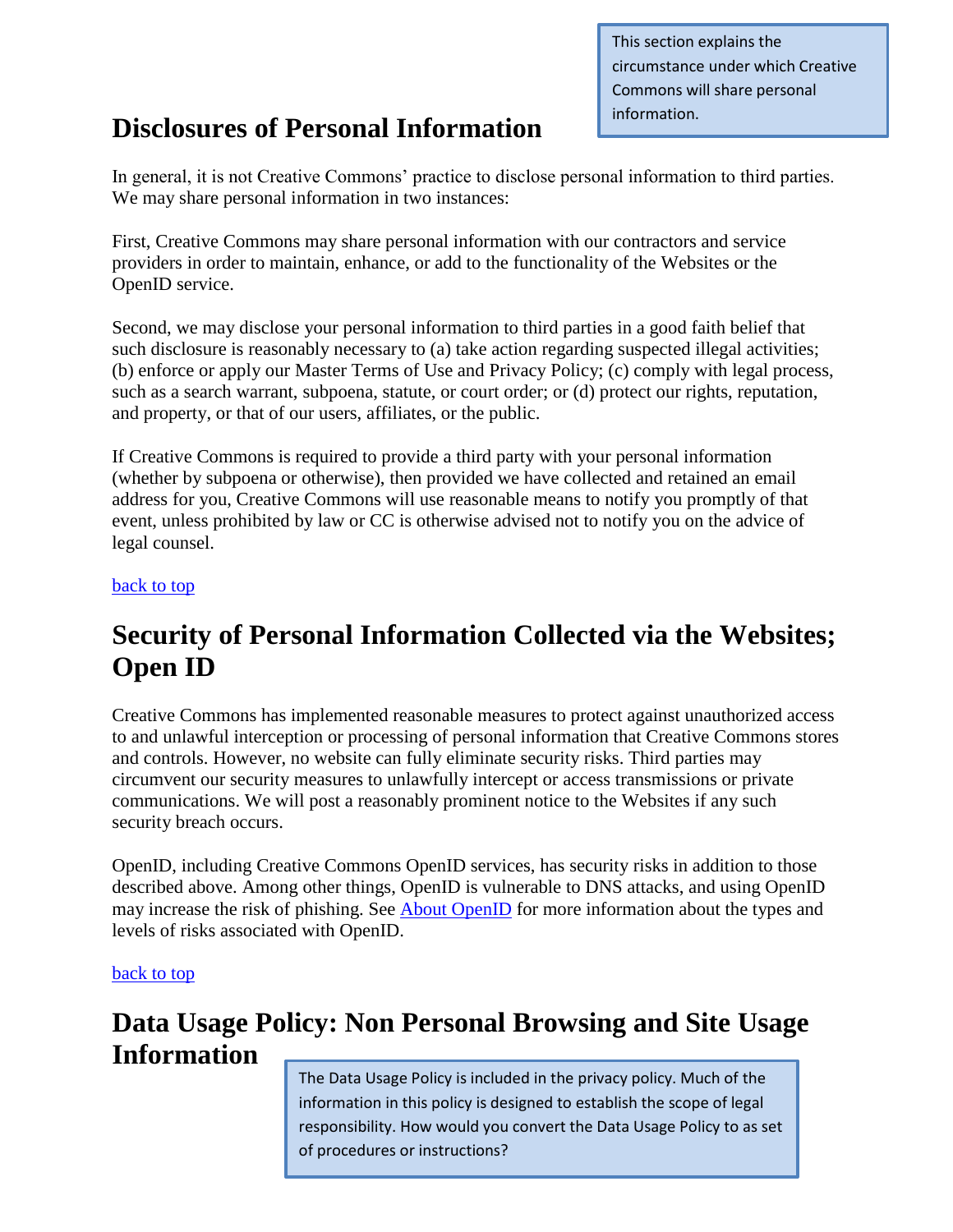Our Data Usage Policy covers how we maintain and use information about you that is collected by our Websites and server logs, including when you log into a website using your Creative Commons OpenID.

**Non Personal Browsing Information We Collect.** When you use the Websites, our servers (which may be hosted by a third party service provider) may collect information indirectly and automatically (through, for example, the use of your "IP address") about your activities while visiting the Websites and information about the browser you are using. In addition, whenever you use your Creative Commons OpenID to log into a website, our servers (which, again, may be hosted by a third party service provider) keep a log of the websites you visit and when you visit them.

**No Linking.** We do not intentionally link browsing information or information from our OpenID server logs to the personal information you submit to us. We use this information for internal purposes only, such as to help understand how the Websites are being used, to improve our Websites and the features we provide, and for systems administration purposes. CC may use a third party analytics provider to help us collect and analyze non personal browsing information through operation of our Websites for those same purposes.

**No Selling or Sharing.** Except in the unique situations identified in this Privacy Policy, Creative Commons does not sell or otherwise voluntarily provide the non personal browsing information we collect about you or your website usage to third parties.

**No Access.** As an OpenID service provider, CC could technically access your web-based account tied to our OpenID service, and could log in on behalf of any of its OpenID users to any of the accounts they have accessed using their Creative Commons OpenID. Creative Commons will never use this technical login ability for any purpose unless otherwise required by law.

**No Retention.** CC discards non personal browsing information from our OpenID server logs once we have used the information for the limited purposes noted above, under "No Linking."

**Notice.** If Creative Commons is required to provide a third party with your non personal browsing information or to log in on behalf of an OpenID user (whether by subpoena or otherwise), then CC will use reasonable means to notify you promptly of that event, unless CC is prohibited by law from doing so or is otherwise advised not to notify you on the advice of legal counsel.

Any other non-personal information that we collect which is not described specifically in this Privacy Policy will only be collected and used in accordance with the Principles.

#### [back to top](http://creativecommons.org/privacy)

### **Reorganization or Spin-Offs**

Creative Commons may transfer some or all of your personal and/or non personal browsing information to a third party as a result of a reorganization, spin-off or similar transaction. Upon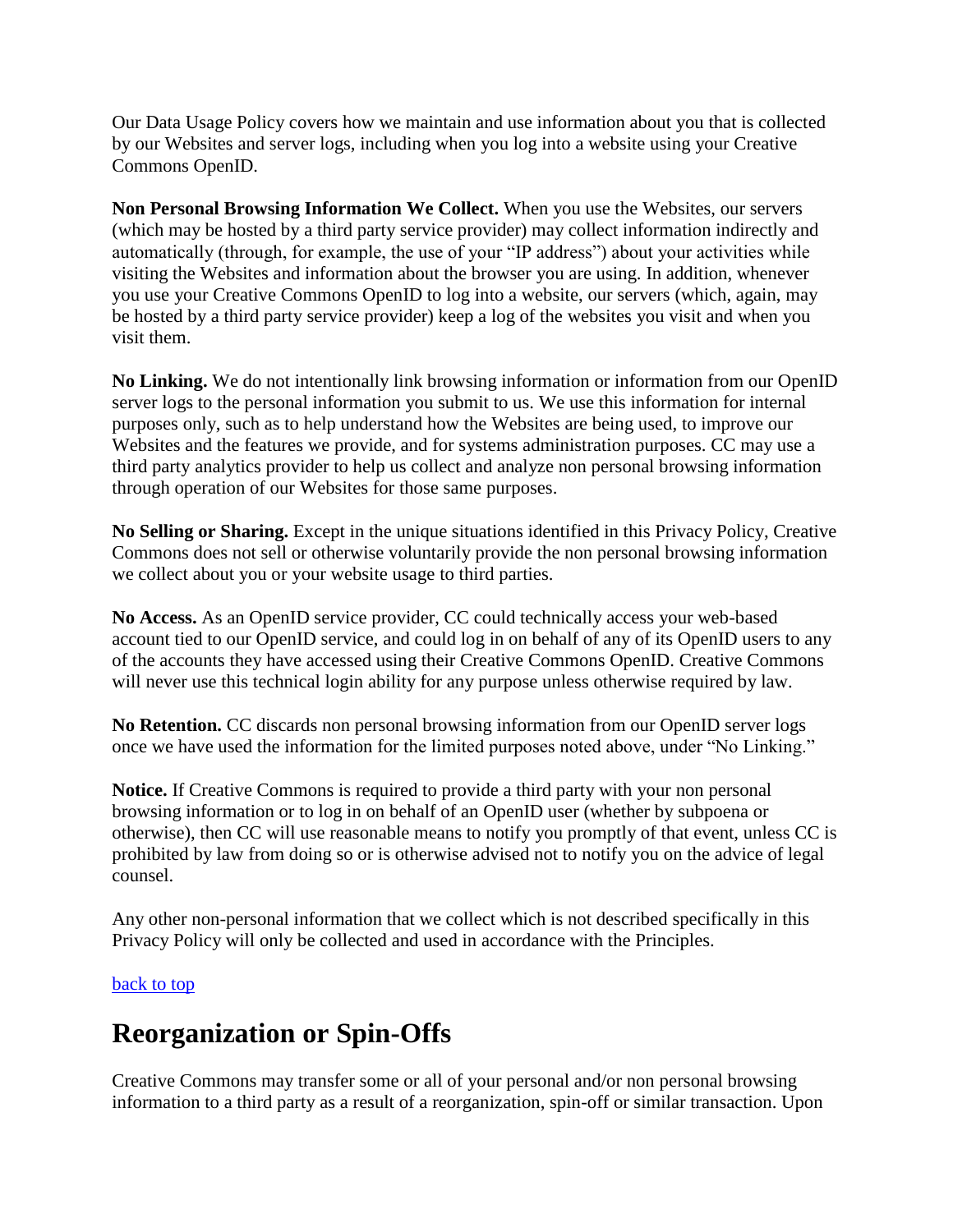such transfer, the acquirer's privacy policy will apply. In such event, Creative Commons will use reasonable efforts to notify you and to ensure that at the time of the transaction the acquirer's privacy policy complies with the Principles.

#### [back to top](http://creativecommons.org/privacy)

### **Children**

The Websites are not directed at children under the age of 13. Consistent with the federal Children's Online Privacy Protection Act of 1998 (COPPA), we will never knowingly request personal information from anyone under the age of 13 without requiring parental consent. Our [Master Terms of Use](http://creativecommons.org/terms) specifically prohibit anyone using our Websites from submitting any personally identifiable information about persons under 13 years of age. Any person who provides their personal information to CC through the Websites represents that they are 13 years of age or older.

[back to top](http://creativecommons.org/privacy)

### **Third-Party Sites**

The Websites may include links to other websites. You should consult the respective privacy policies of these third-party sites. This Privacy Policy does not apply to, and we cannot control the activities of, such other websites.

### [back to top](http://creativecommons.org/privacy)

### **Special Note to International Users**

The Websites are hosted in the United States and the United Kingdom. Please note that your personal data may be located on servers in the United States and/or the United Kingdom. By providing your personal data you consent to the use of your personal data for the uses identified above in accordance with the Privacy Policy.

#### [back to top](http://creativecommons.org/privacy)

### **Changes and Updates to this Privacy Policy**

We may occasionally update this Privacy Policy. When we do, we will also revise the Effective Date below. We encourage you to periodically review this Privacy Policy to stay informed about how we are protecting the personal information we collect. Your continued use of the Websites constitutes your agreement to this Privacy Policy and any updates.

**[back to top](http://creativecommons.org/privacy)** Policies often include a disclaimer stating the policy may be revised. Only the most recent policy will be in effect. Some policies list specific time tables for review and revision.